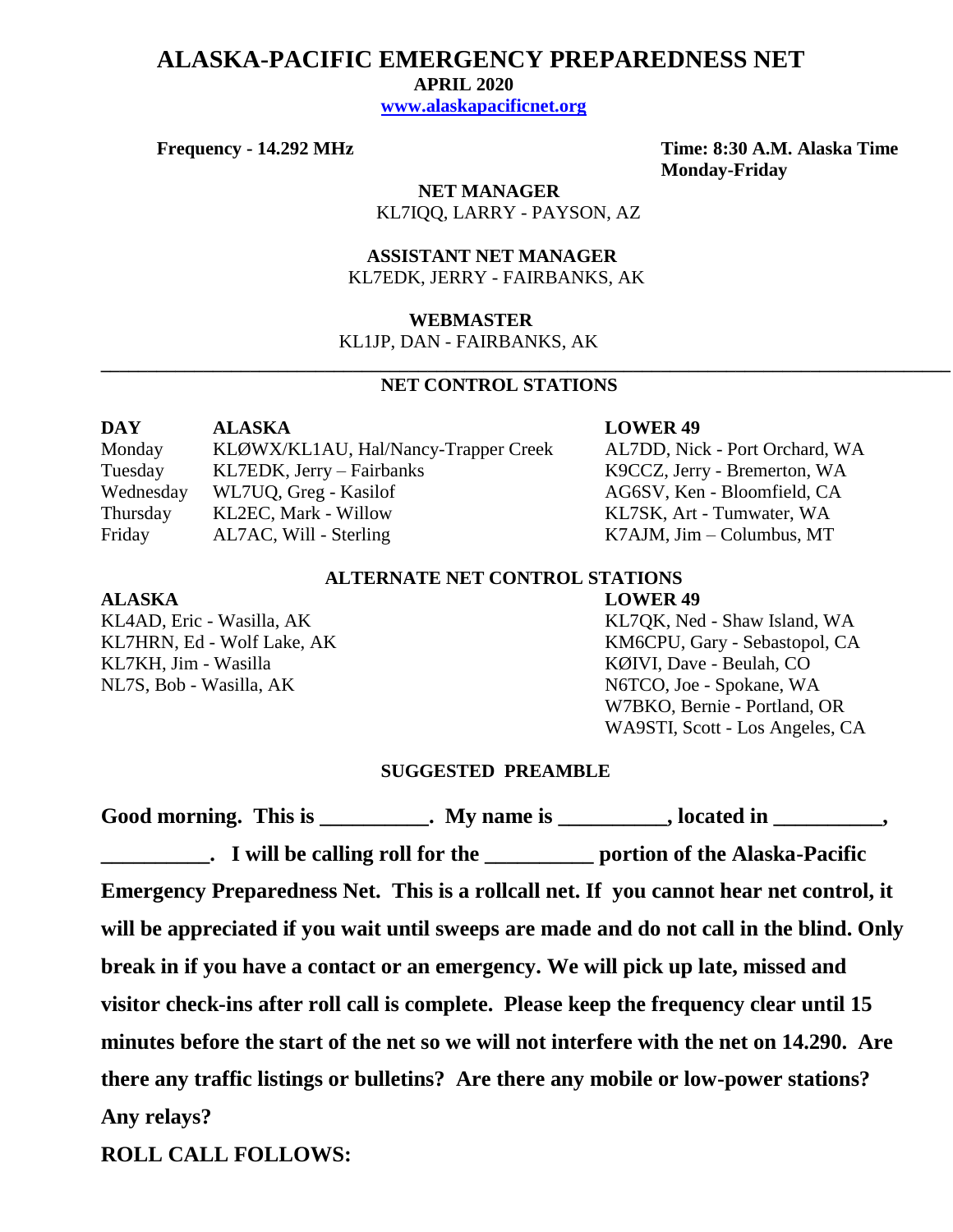|              | <b>LOWER 49 - APRIL 2020</b> |                     | <b>DATE</b> | <b>DATE</b> | <b>DATE</b> | <b>DATE</b> | <b>DATE</b> | <b>DATE</b> |
|--------------|------------------------------|---------------------|-------------|-------------|-------------|-------------|-------------|-------------|
| KJ6LJK       | Richard                      | Angels Camp, CA     |             |             |             |             |             |             |
| N6TEZ        | Al                           | Anza, CA            |             |             |             |             |             |             |
| KL7HM        | Hugh                         | Apache Junction, AZ |             |             |             |             |             |             |
| N7GK         | Gary                         | Ashland, OR         |             |             |             |             |             |             |
| W7ZF         | Herb                         | Bellevue, WA        |             |             |             |             |             |             |
| <b>KØIVI</b> | Dave                         | Beulah, CO          |             |             |             |             |             |             |
| AG6SV        | Ken                          | Bloomfield, CA      |             |             |             |             |             |             |
| K9CCZ        | Jerry                        | Bremerton, WA       |             |             |             |             |             |             |
| KL7AB        | <b>Bob</b>                   | Chehalis, WA        |             |             |             |             |             |             |
| K7AJM        | Jim                          | Columbus, MT        |             |             |             |             |             |             |
| K7OOS        | Harold                       | Coos Bay, OR        |             |             |             |             |             |             |

 $\lambda$ 

W7BBA Jim` Cottage Grove, OR VE6NL Neal Empress, AB W7RMH Rick Everett, WA W7ADB John Federal Way, WA AF7MU Rusty Florence, OR KA6WAG Robert Florence, OR K7LWF Lyman Gig Harbor, WA AL1R Jim Indianola, WA W7ISP Mike Ione, WA ABØDK Dave Kirksville, MO KK7HK Tom Lebanon, OR AD6RH Jeff Livermore, CA W7DRT Don Longbranch, WA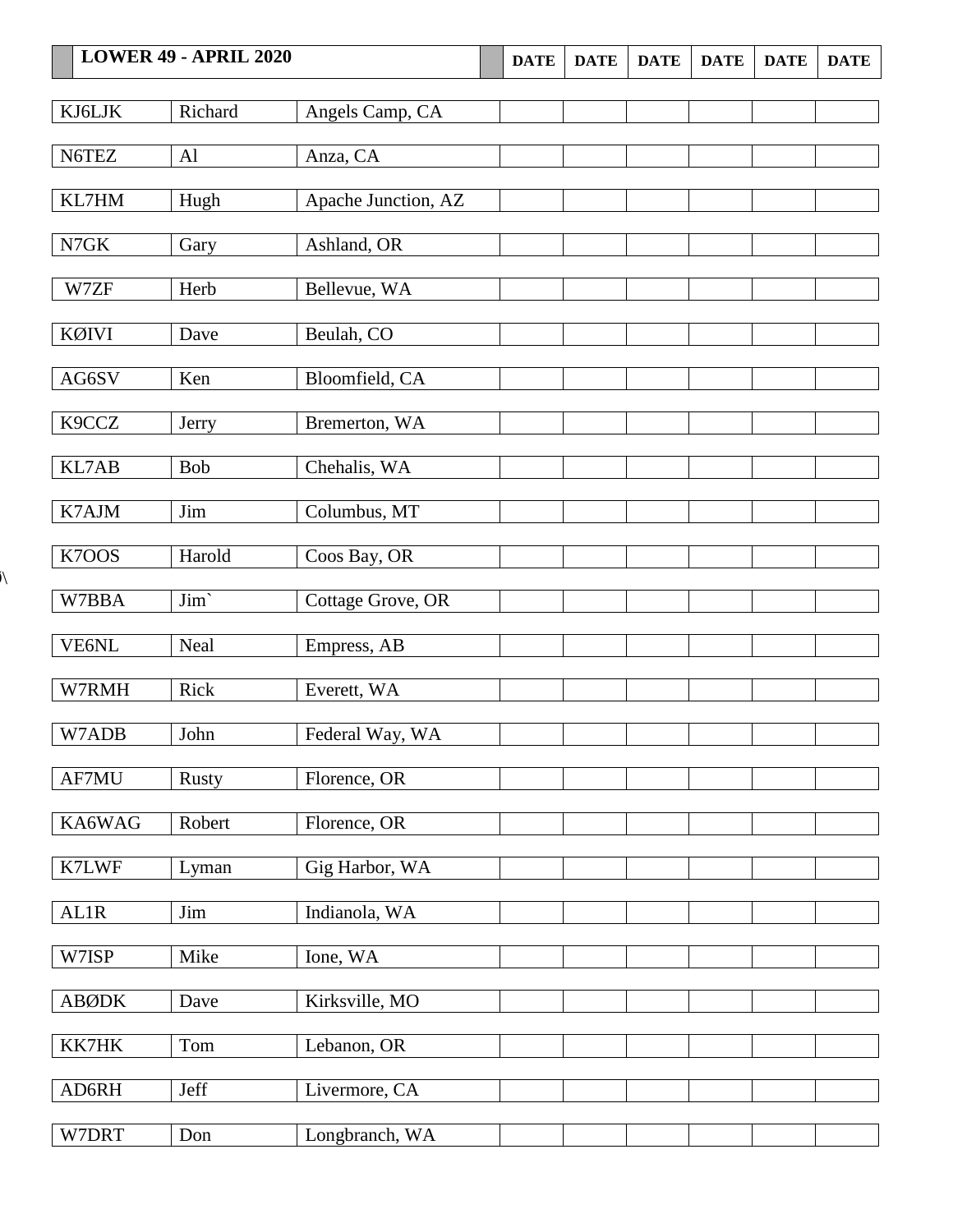| WA9STI        | Scott       | Los Angeles, CA  |  |  |  |
|---------------|-------------|------------------|--|--|--|
| <b>KA7ZEM</b> | Jerry       | Mesa, AZ         |  |  |  |
| N6BOW         | Doug        | Paradise, CA     |  |  |  |
|               |             |                  |  |  |  |
| KL7IQQ        | Larry       | Payson, AZ       |  |  |  |
| KF7RCO        | Roeland     | Phoenix, AZ      |  |  |  |
| K6YBV         | <b>Bob</b>  | Placerville, CA  |  |  |  |
| W7BKO         | Bernie      | Portland, OR     |  |  |  |
| VE7OFA        | Robert      | Port Alberni, BC |  |  |  |
| AL7DD         | <b>Nick</b> | Port Orchard, WA |  |  |  |
|               |             |                  |  |  |  |
| KB7PYF        | Charlie     | Poulsbo, WA      |  |  |  |
| KX6Q          | Les         | Redding, CA      |  |  |  |
|               |             |                  |  |  |  |
| AL7Y          | Scott       | Ruger Ranch, AZ  |  |  |  |
| K7GU          | Karl        | Santa, ID        |  |  |  |
| K7SK          | Steve       | Seattle, WA      |  |  |  |
| KM6CPU        | Gary        | Sebastopol, CA   |  |  |  |
|               |             |                  |  |  |  |
| KL7QK         | Ned         | Shaw Island, WA  |  |  |  |
| N6TCO         | Joe         | Spokane, WA      |  |  |  |
| AK7YT         | Glenn       | Stockton, CA     |  |  |  |
|               |             |                  |  |  |  |
| WA6PWP        | Bill        | Stockton, CA     |  |  |  |
| NL7QT         | Don         | Tacna, AZ        |  |  |  |
| <b>KLØVW</b>  | Bonnie      | Tacna, AZ        |  |  |  |
| KL7IZH        | Steve       | Tonasket, WA     |  |  |  |
| KL7SK         | Art         | Tumwater, WA     |  |  |  |
|               |             |                  |  |  |  |
| KL7LL         | John        | Valley, WA       |  |  |  |
| KA7ZQW        | Terry       | Vancouver, WA    |  |  |  |
|               |             |                  |  |  |  |
| W6SGJ         | Dick        | Vancouver, WA    |  |  |  |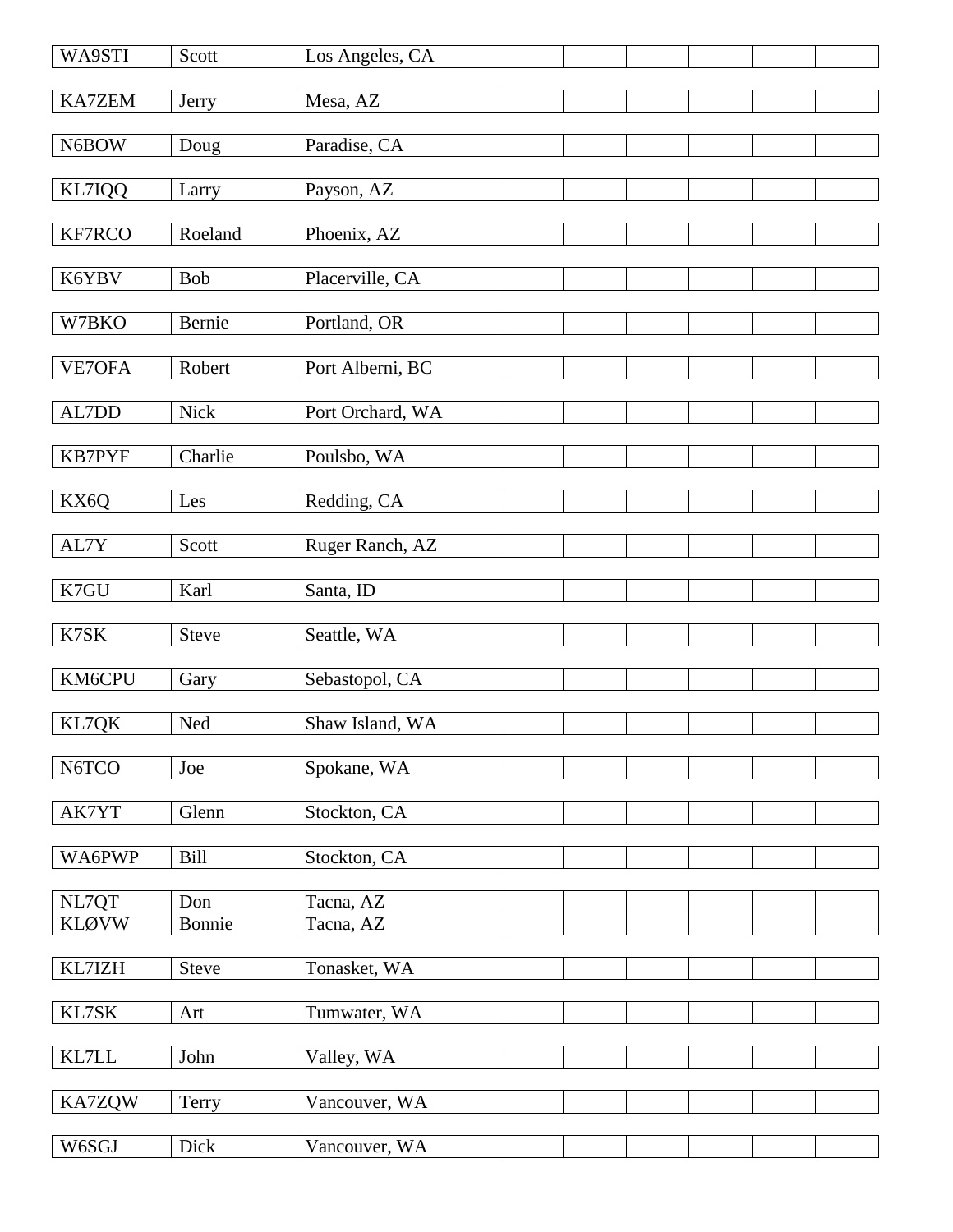| WX8OH          | Warren                           | W. Lafayette, OH                     |             |             |             |             |             |             |
|----------------|----------------------------------|--------------------------------------|-------------|-------------|-------------|-------------|-------------|-------------|
| W7UMX          | <b>MARS</b>                      | Whidbey Island, WA                   |             |             |             |             |             |             |
|                |                                  |                                      |             |             |             |             |             |             |
|                |                                  |                                      |             |             |             |             |             |             |
| W9JDW          | Jim                              | Washington, IN                       |             |             |             |             |             |             |
| AL7D           | Dave                             | Yuma, AZ                             |             |             |             |             |             |             |
|                |                                  |                                      |             |             |             |             |             |             |
|                |                                  | <b>LOWER 49 TOTAL</b>                |             |             |             |             |             |             |
|                |                                  | TOTAL CHECK-INS (INCLUDING VISITORS) |             |             |             |             |             |             |
|                |                                  |                                      |             |             |             |             |             |             |
|                |                                  | <b>TOTAL FORMAL TRAFFIC</b>          |             |             |             |             |             |             |
|                | VISITORS - LOWER 49 - APRIL 2020 |                                      | <b>DATE</b> | <b>DATE</b> | <b>DATE</b> | <b>DATE</b> | <b>DATE</b> | <b>DATE</b> |
|                |                                  |                                      |             |             |             |             |             |             |
| <b>STATION</b> | <b>NAME</b>                      | <b>LOCATION</b>                      |             |             |             |             |             |             |
|                |                                  |                                      |             |             |             |             |             |             |
|                |                                  |                                      |             |             |             |             |             |             |
|                |                                  |                                      |             |             |             |             |             |             |
|                |                                  |                                      |             |             |             |             |             |             |
|                |                                  |                                      |             |             |             |             |             |             |
|                |                                  |                                      |             |             |             |             |             |             |
|                |                                  |                                      |             |             |             |             |             |             |
|                |                                  |                                      |             |             |             |             |             |             |
|                |                                  |                                      |             |             |             |             |             |             |
|                |                                  |                                      |             |             |             |             |             |             |
|                |                                  |                                      |             |             |             |             |             |             |
|                |                                  |                                      |             |             |             |             |             |             |
|                |                                  |                                      |             |             |             |             |             |             |
|                |                                  |                                      |             |             |             |             |             |             |
|                |                                  |                                      |             |             |             |             |             |             |
|                |                                  |                                      |             |             |             |             |             |             |
|                |                                  |                                      |             |             |             |             |             |             |
|                |                                  |                                      |             |             |             |             |             |             |
|                |                                  |                                      |             |             |             |             |             |             |
|                |                                  |                                      |             |             |             |             |             |             |
|                |                                  |                                      |             |             |             |             |             |             |
|                |                                  |                                      |             |             |             |             |             |             |
|                |                                  |                                      |             |             |             |             |             |             |
|                |                                  |                                      |             |             |             |             |             |             |
|                |                                  |                                      |             |             |             |             |             |             |
|                |                                  |                                      |             |             |             |             |             |             |
|                |                                  |                                      |             |             |             |             |             |             |
|                |                                  |                                      |             |             |             |             |             |             |
|                |                                  |                                      |             |             |             |             |             |             |
|                |                                  |                                      |             |             |             |             |             |             |
|                |                                  |                                      |             |             |             |             |             |             |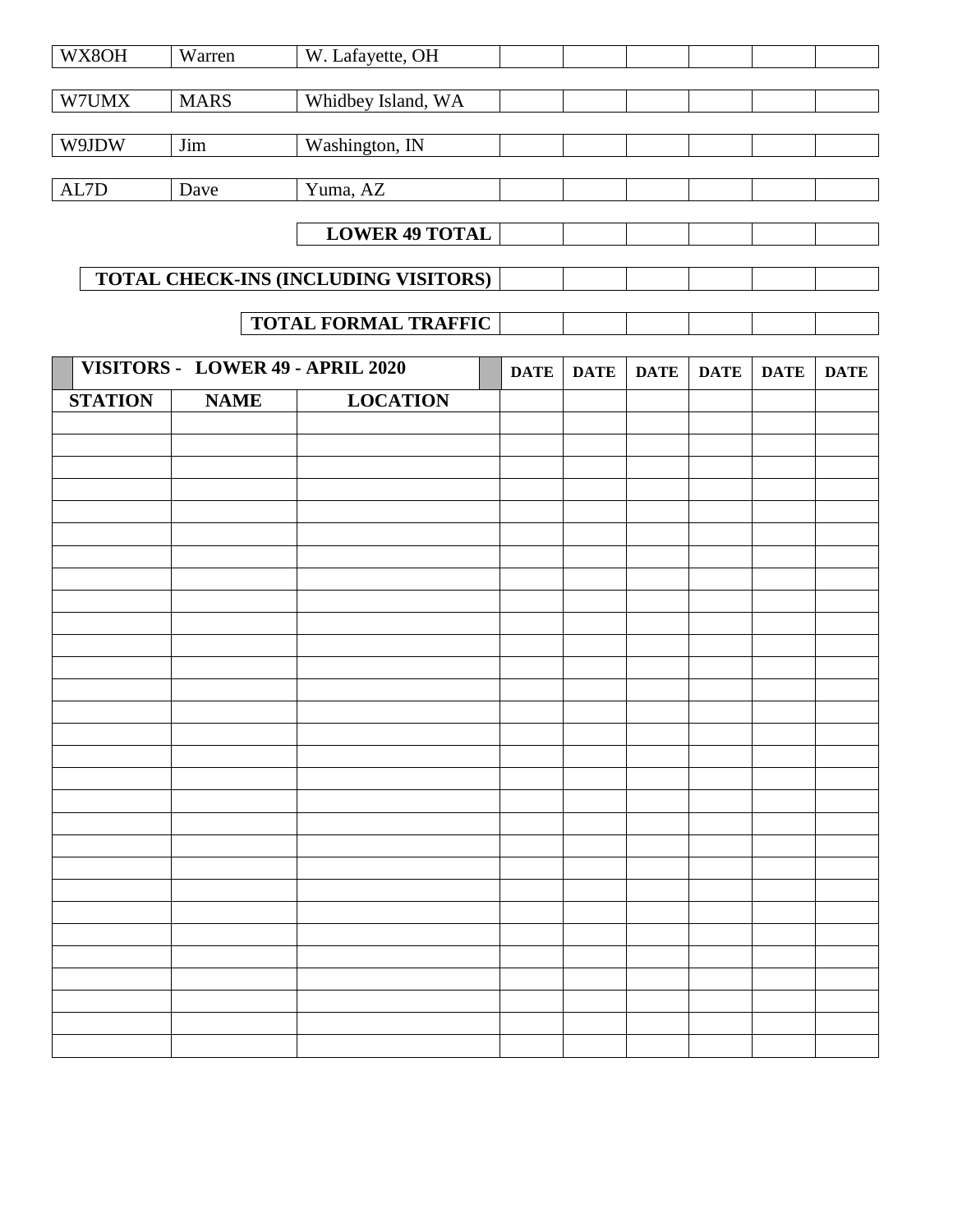| <b>ALASKA - APRIL 2020 APRIL 2020</b> |                | <b>DATE</b>            | <b>DATE</b> | <b>DATE</b> | <b>DATE</b> | <b>DATE</b> | <b>DATE</b> |  |
|---------------------------------------|----------------|------------------------|-------------|-------------|-------------|-------------|-------------|--|
| <b>STATION</b>                        | <b>NAME</b>    | <b>LOCATION</b>        |             |             |             |             |             |  |
|                                       |                |                        |             |             |             |             |             |  |
| <b>ALØU</b>                           | Art            | Anchorage, AK          |             |             |             |             |             |  |
| KL7ICB                                | John           | Anchorage, AK          |             |             |             |             |             |  |
|                                       |                |                        |             |             |             |             |             |  |
| KL7QZ                                 | John           | Anchorage, AK          |             |             |             |             |             |  |
|                                       |                |                        |             |             |             |             |             |  |
| KL7YK                                 | Ron            | Anchorage, AK          |             |             |             |             |             |  |
| KL2EC                                 | Mark           | Caswell Lakes, AK      |             |             |             |             |             |  |
|                                       |                |                        |             |             |             |             |             |  |
| KL2GS                                 | Mac            | Central, AK            |             |             |             |             |             |  |
| AL7AQ                                 | <b>Bruce</b>   | Excursion Inlet, AK    |             |             |             |             |             |  |
| KL7WJ                                 | Debbie         | Excursion Inlet, AK    |             |             |             |             |             |  |
|                                       |                |                        |             |             |             |             |             |  |
| KG5MIO                                | <b>Nick</b>    | Fairbanks, AK          |             |             |             |             |             |  |
|                                       |                |                        |             |             |             |             |             |  |
| KL7EBF                                | <b>Bob</b>     | Fairbanks, AK          |             |             |             |             |             |  |
| KL7EDK                                | Jerry          | Fairbanks, AK          |             |             |             |             |             |  |
|                                       |                |                        |             |             |             |             |             |  |
| WL7GX                                 | Jerry          | Fairbanks, AK          |             |             |             |             |             |  |
|                                       |                |                        |             |             |             |             |             |  |
| KL4QZ<br><b>KL4RA</b>                 | Kathryn<br>Ken | Fox, AK<br>Fox, AK     |             |             |             |             |             |  |
|                                       |                |                        |             |             |             |             |             |  |
| KL2PM                                 | Rick           | Glacier View, AK       |             |             |             |             |             |  |
|                                       |                |                        |             |             |             |             |             |  |
| KL7YXF                                | Lynn           | Haines, AK             |             |             |             |             |             |  |
| <b>KL4RH</b>                          | Allan          | Homer, AK              |             |             |             |             |             |  |
|                                       |                |                        |             |             |             |             |             |  |
| N7UTV                                 | Fred           | Homer, AK              |             |             |             |             |             |  |
|                                       |                |                        |             |             |             |             |             |  |
| NL7WK<br>WL7FH                        | Tom<br>Debbie  | Homer, AK<br>Homer, AK |             |             |             |             |             |  |
|                                       |                |                        |             |             |             |             |             |  |
| WL7PM                                 | Dean           | Homer, AK              |             |             |             |             |             |  |
|                                       |                |                        |             |             |             |             |             |  |
| AL5G                                  | Robert         | Juneau, AK             |             |             |             |             |             |  |
| <b>KLØQZ</b>                          | Glenn          | Juneau, AK             |             |             |             |             |             |  |
|                                       |                |                        |             |             |             |             |             |  |
| KL2UH                                 | Ernie          | Juneau, AK             |             |             |             |             |             |  |
|                                       |                |                        |             |             |             |             |             |  |
| KL7IWC                                | Larry          | Juneau, AK             |             |             |             |             |             |  |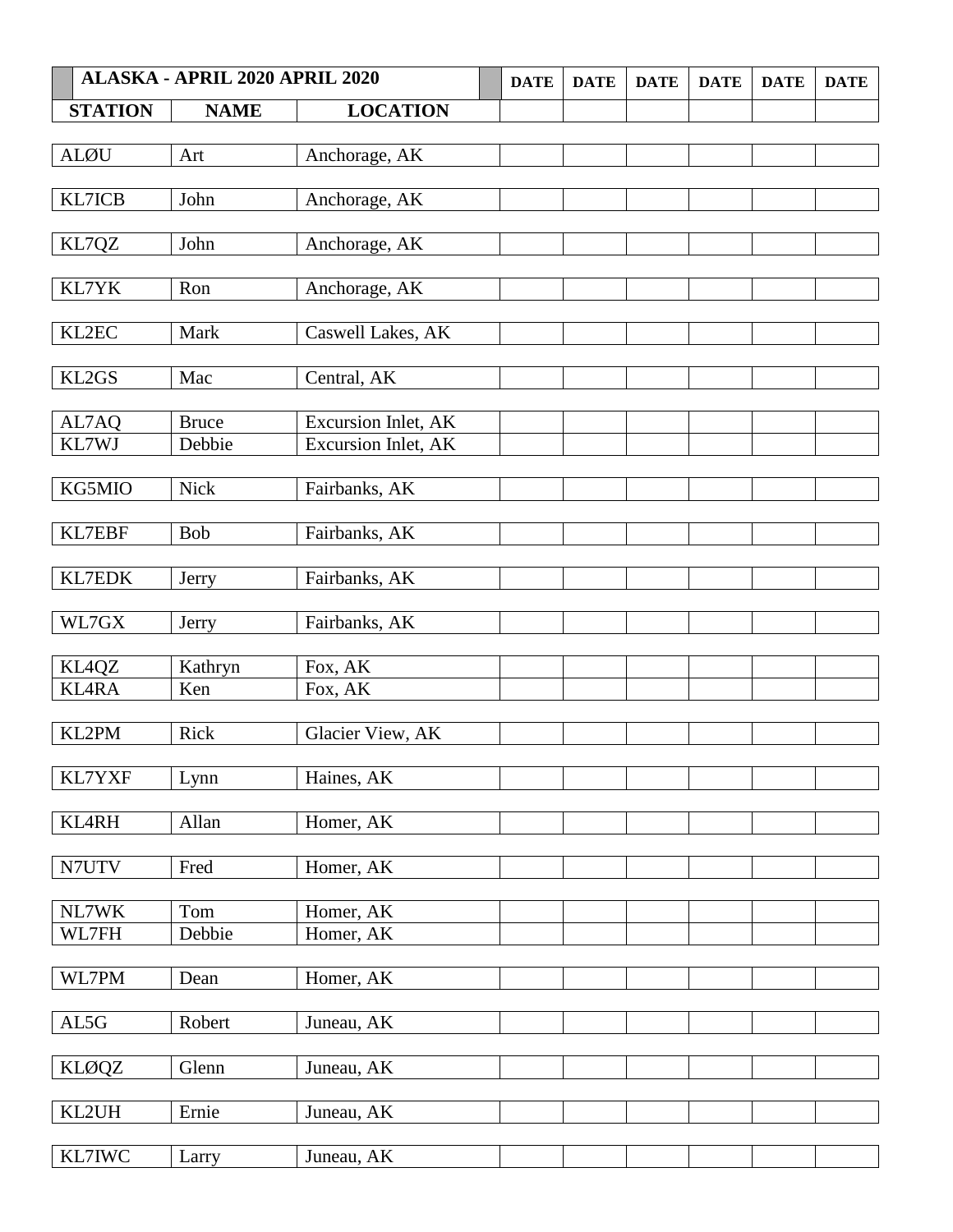| <b>KL7IYD</b>   | Jim              | Juneau, AK                     |  |  |  |
|-----------------|------------------|--------------------------------|--|--|--|
| KL7JJB          | Delores          | Juneau, AK                     |  |  |  |
| NL3A            | <b>Bill</b>      | Juneau, AK                     |  |  |  |
|                 |                  |                                |  |  |  |
| WL7BKA          | Dave             | Juneau, AK                     |  |  |  |
|                 |                  |                                |  |  |  |
| WL7UQ<br>WL7UR  | Greg<br>Karen    | Kasilof, AK<br>Kasilof, AK     |  |  |  |
|                 |                  |                                |  |  |  |
| <b>KL4CA</b>    | Saunya           | Ketchikan, AK                  |  |  |  |
| <b>KL4CB</b>    | Allen            | Ketchikan, AK                  |  |  |  |
| KL7GIH          | Chris            | Ketchikan, AK                  |  |  |  |
|                 |                  |                                |  |  |  |
| KL7NC           | Bob              | Ketchikan, AK                  |  |  |  |
|                 |                  |                                |  |  |  |
| NL7LL           | Gary             | Ketchikan, AK                  |  |  |  |
| WL7AUV          | Leroy            | Ketchikan, AK                  |  |  |  |
|                 |                  |                                |  |  |  |
| WL7N            | Mark             | Ketchikan, AK                  |  |  |  |
|                 |                  |                                |  |  |  |
| <b>NØSUB</b>    | Don              | Montana Creek, AK              |  |  |  |
| AL7LW           | Larry            | Nikiski, AK                    |  |  |  |
| AL7LX           | <b>Brenda</b>    | Nikiski, AK                    |  |  |  |
|                 |                  |                                |  |  |  |
| KL7JHR<br>KL7KL | Dennis<br>Martha | Ninilchik, AK<br>Ninilchik, AK |  |  |  |
|                 |                  |                                |  |  |  |
| KL7JFT          | Don              | Palmer, AK                     |  |  |  |
| KL2FA           | Carol            | Palmer, AK                     |  |  |  |
|                 |                  |                                |  |  |  |
| N7FXX           | Claude           | Palmer, AK                     |  |  |  |
| WL7UL           | John             | Peters Creek, AK               |  |  |  |
|                 |                  |                                |  |  |  |
| WL7LV           | Gary             | Petersburg, AK                 |  |  |  |
| <b>KE7FXM</b>   | Jimmy            | Prince of Wales Isl., AK       |  |  |  |
|                 |                  |                                |  |  |  |
| AL6G            | Mike             | Sitka, AK                      |  |  |  |
|                 |                  |                                |  |  |  |
| <b>KL7AN</b>    | Van              | Soldotna, AK                   |  |  |  |
| <b>WA1FVJ</b>   | Ed               | Soldotna, AK                   |  |  |  |
|                 |                  |                                |  |  |  |
| AL7AC           | Will             | Sterling, AK                   |  |  |  |